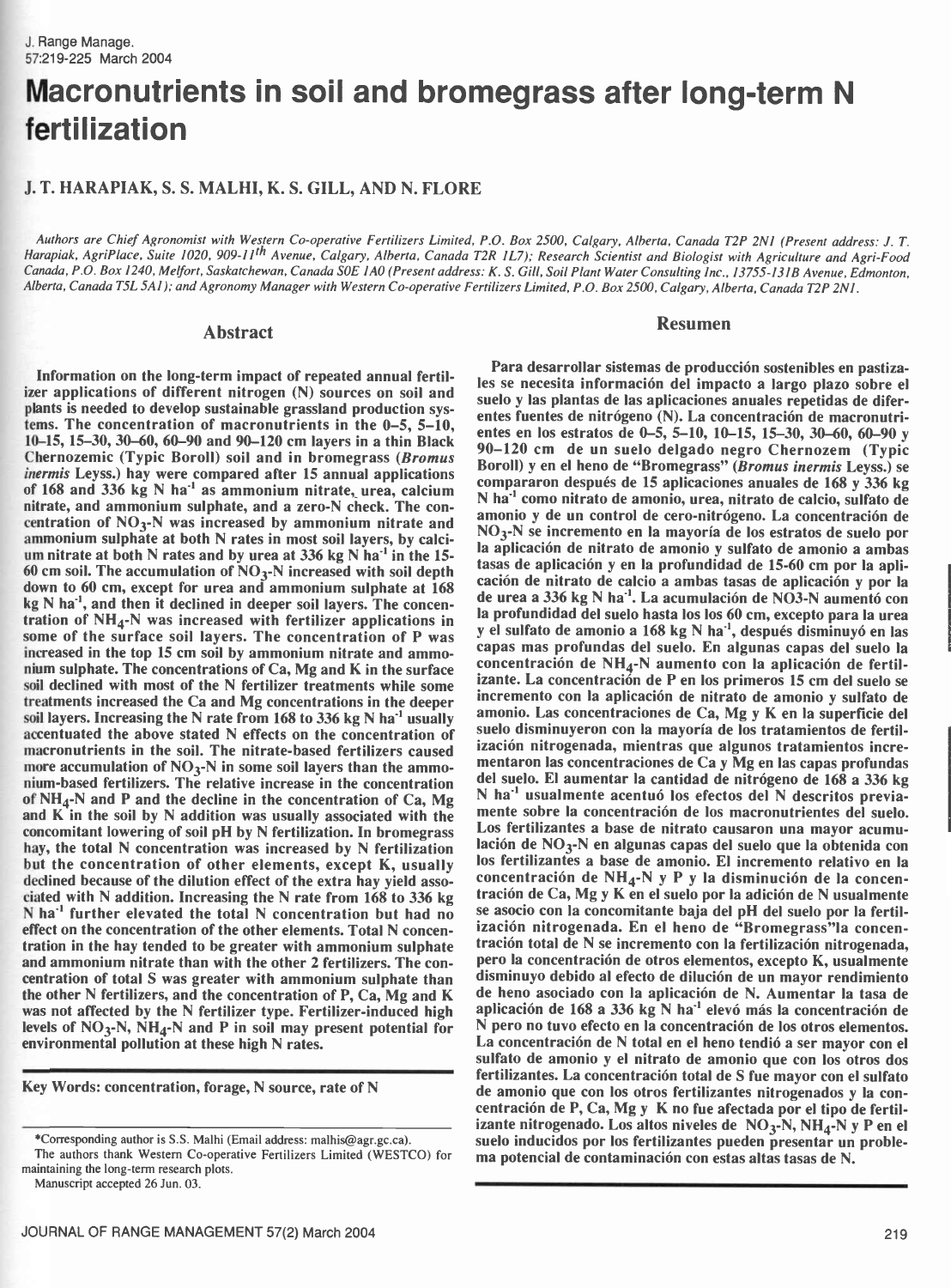Nitrogen (N) fertilization is essential to sustain high yields of managed forage grasses in the Canadian prairies. The effect of N on forage grass production (Campbell et al. 1986, Malhi et al. 1986, 1992, Ukrainetz and Campbell 1988, and soil acidification (Hyot and Hennig 1982, Mahler and Harder 1984) have been shown to vary with the type of N fertilizer applied. Ammonium sulphate, ammonium nitrate and urea (in a decreasing order) reduce soil pH (Adams 1984, Harapiak et al. 1992). Earlier studies also suggested that the magnitude of change in soil pH and nutrient concentration depends on the rate of N fertilizer applied (Malhi et al. 1991) for data collected after 16 years. Limited information is available on the long -term effects of N sources and rates on the concentration of macronutrients in the Canadian prairie grasslands. The objective of the investigation was to determine the long-term effects of different rates and sources of N on the concentration of macronutrients at different depths in the soil and in the bromegrass hay.

# Materials and methods

The study was conducted near Crossfield, Alberta, Canada ( $5^{\circ}E30'$  N and the concentral<br>114E<sup>92</sup> W) on a thin Black Charnezonia measured by ICP. 114E°3' W) on a thin Black Chernozemic soil (Typic Boroll) with 9.5% organic matter and a loam texture. The 30 -year mean annual precipitation of the area is 478 mm with two-thirds of the precipitation normally received in the growing season from May to September (Environment Canada).

Nine treatments were applied with 4 N fertilizers (ammonium nitrate, urea, calcium nitrate, and ammonium sulphate), each applied at 2 rates (168 and 336 kg N há') plus a zero -N check. Six replications of 3 m x 3 m treatment plots were arranged in a randomized complete block design. The experiment began in 1979. Bromegrass (Bromus inermis Leyss) was grown for hay and the stand was maintained during the study period, cut once in mid to late July of each year and another time later if there was sufficient regrowth. The N fertilizers were surface- broadcast annually in mid to late April.

For hay samples, all of aboveground bromegrass plant was harvested at 5 cm height above soil surface in July 1993, dried at 65° C and ground to pass through a 1 -mm sieve. To determine the total N and P in the hay, the samples were subjected to the Kjeldahl procedure using hot  $H<sub>2</sub>SO<sub>4</sub>$  and their concentrations in the digests were measured by a Technicon AutoAnalyzer II (Technicon Industrial Systems 1977). Determination of total K, Ca, Mg and S in the hay was done by digesting the samples in a mixture of nitric acid and perchloric acid and the concentrations in the digests were determined by inductively coupled plasma (ICP) emission spectrometry.

Soil samples, composite of 10 cores, from the  $0-5$ ,  $5-10$ ,  $10-15$ ,  $15-30$ ,  $30-60$ , 60-90 and 90-120 cm depths in each plot were obtained in the autumn of 1993, using a 2.4 cm diameter coring tube with a hydraulic sampler. The soil horizons Ap, Ah, Bm and C constitute approximately 0-10, 10-15, 15-40 and  $> 40$  cm of the soil depths, respectively. The samples were air dried at room temperature and ground to pass through a 2 -mm sieve. A 1:5 soil:2M KC1 solution ratio was used to extract  $NH<sub>4</sub>-N$  and  $NO<sub>3</sub>-N$ . Phosphorus was extracted using a modified procedure of Miller and Axley (1956) by shaking 10 g soil in 50 ml of 0.03M NH<sub>4</sub>F + 0.015M solution  $H_2SO_4$  for 10 minutes. The concentrations of  $NH<sub>4</sub>$ -N, NO<sub>3</sub>-N and P in the extracts were determined by a Technicon AutoAnalyzer II (Technicon Industrial Systems 1973a, 1973b, 1977). The Ca, Mg and K were extracted using a 1:20 soil:1M ammonium acetate solution (pH 7.0) ratio and the concentrations in the extracts were

The data for each soil layer and bromegrass hay were subjected to analysis of variance (ANOVA) in GLM (SAS Institute Inc. 1989) and the least significant difference  $(LSD<sub>0.05</sub>)$  was used to determine significant differences between the treatments. Data for different soil layers were analysed separately.

## Results and discussion

### Macronutrients in Soil

Nitrogen addition and rate effects. The addition of ammonium sulphate substantially increased the  $NO<sub>3</sub>-N$  concentration in the top 15 cm of the soil at  $168 \text{ kg N} \text{ ha}^{-1}$ , and down to the 120 cm soil depth at 336 kg N há' (Table 1). Application of ammonium nitrate and calcium nitrate at 336 kg N ha<sup>1</sup> significantly increased  $NO<sub>3</sub>-N$  concentration in all soil layers. The  $NO<sub>3</sub>-N$  concentration was tremendously increased by a change in the N rate from 168 to 336 kg N ha<sup>-1</sup> in all soil layers with ammonium nitrate and ammonium sulphate, in the 30- 120 cm soil with urea, and in the 10-120 cm soil with calcium nitrate.

The  $NH_4$ -N concentration in the 0-5 cm soil was markedly increased by ammoni-

um nitrate, calcium nitrate and ammonium sulphate applications at both N rates. The NH<sub>4</sub>-N concentration was also significantly increased in the 5 -10 cm layer by ammonium sulphate at both N rates and by ammonium nitrate at 336 kg N ha<sup>-1</sup>, and in the 10-15 and 15-30 cm layers by ammonium sulphate at 336 kg N ha. Urea did not change the  $NH<sub>4</sub>-N$  concentration significantly. Changing the N rate from 168 to 336 kg N ha<sup>-1</sup> increased the NH<sub>4</sub>-N concentration in the top 10 cm of soil with AN and in the top 30 cm of the soil with ammonium sulphate. The depth of  $NH_4$ -N accumulation in the present investigation was greater than that observed in another experiment on the same site with 112 kg N ha<sup>-1</sup> (Harapiak et al. 1992). The accumulation of  $NH_A-N$  in the soil was most likely associated with the depression in pH from different N sources ( Malhi et al. 2000). No significant effect of the fertilizer treatments was observed on the  $NH<sub>4</sub>-N$  concentration in soil below the 30 cm soil layer.

Though no statistical analysis was done to compare the concentration of macronutrients in different layers, the large changes in the  $NO<sub>3</sub>-N$  and  $NH<sub>4</sub>-N$  concentrations with the change in soil depth are pointed out in the following discussion. At both N rates of calcium nitrate and ammonium nitrate, and at 336 kg N ha<sup>-1</sup> rate of urea and ammonium sulphate, the  $NO<sub>3</sub>-N$  concentration showed a trend of increase with soil depth down to the 30- 60 cm layer and then to decline with increase in soil depth. Also, the difference in  $NO<sub>3</sub>-N$  concentration between the 168 and  $336 \text{ kg}$  N ha<sup>-1</sup> rates increased from the 0-5 cm layer (range of  $-3.3$  to 15.1 mg kg<sup>-1</sup>) down to the 30-60 cm layer (range of 28.5) to 333.3 mg kg') and then declined in the deeper soil layers. The zone of maximum  $NO<sub>3</sub>-N$  concentration (30–60 cm) at the  $168$  and 336 kg N ha<sup>-1</sup> in the present study was deeper than the earlier observations (15 -30 cm) at the same site in another experiment with 112 kg N ha<sup>-1</sup> (Harapiak et al. 1992). This appears to be due to a combination of higher rates of N application for a longer period.

At 168 kg N ha<sup>-1</sup> rate, extractable P concentration was significantly increased by ammonium nitrate in the top 5 cm of the soil and by ammonium sulphate in the top 10 cm of soil. The concentration of extractable P in the top 15 cm of soil was tremendously increased by ammonium nitrate and ammonium sulphate at 336 kg N ha<sup>-1</sup> over the check as well as over the 168 kg N ha'. Urea and calcium nitrate did not influence the P concentration in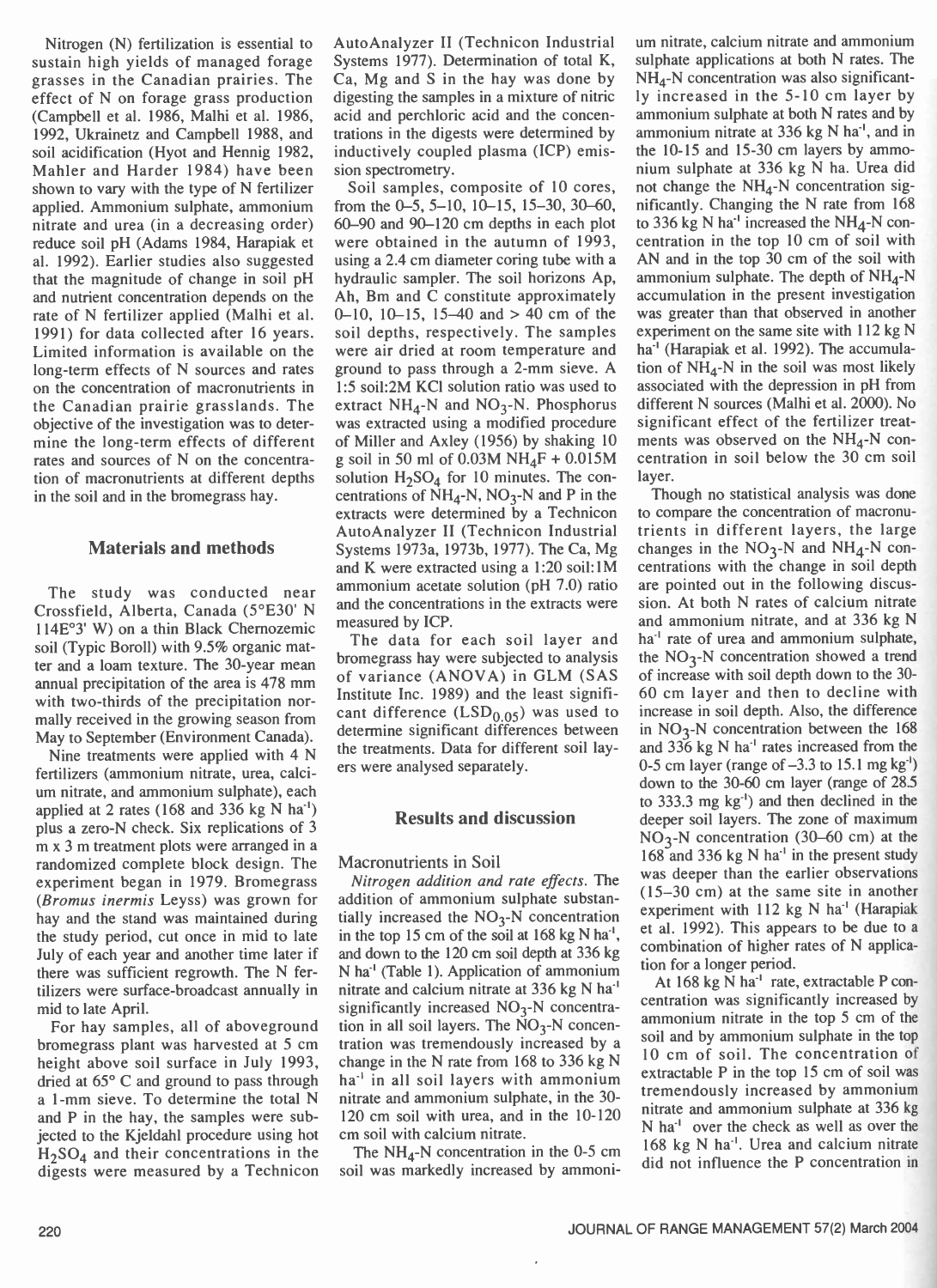| Rate of N           | Concentration of macronutrients in different soil layers (cm)<br>Source |         |          |                                |                                   |               |               |               |
|---------------------|-------------------------------------------------------------------------|---------|----------|--------------------------------|-----------------------------------|---------------|---------------|---------------|
| $(kg N ha-1)$       | of N <sup>a</sup>                                                       | $0 - 5$ | $5 - 10$ | $10 - 15$                      | 15-30                             | 30-60         | 60-90         | 90-120        |
|                     |                                                                         |         |          |                                |                                   |               |               |               |
|                     |                                                                         |         |          | $NO3-N$ (mg kg <sup>-1</sup> ) |                                   |               |               |               |
| $\pmb{0}$           | Check                                                                   | 1.5     | 0.6      | 0.5                            | 0.8                               | 1.1           | 0.8           | 1.2           |
|                     |                                                                         |         |          |                                |                                   | 27.5          | 5.9           | 1.5           |
| 168                 | AN                                                                      | 2.0     | 4.3      | 5.3                            | 26.8                              |               |               | 0.3           |
|                     | Urea                                                                    | 3.7     | 0.8      | 1.0                            | 2.0                               | 2.0           | 0.8           |               |
|                     | <b>CN</b>                                                               | 4.7     | 2.4      | 1.9                            | 32.0                              | 50.7          | 16.2          | 1.5           |
|                     | AS                                                                      | 20.7    | 13.0     | 13.2                           | 12.2                              | 5.8           | 6.1           | 1.5           |
| 336                 | AN                                                                      | 17.1    | 23.8     | 32.9                           | 154.3                             | 268.8         | 112.4         | 18.8          |
|                     | Urea                                                                    | 1.4     | 0.8      | 1.9                            | 15.2                              | 30.5          | 18.1          | 4.5           |
|                     | <b>CN</b>                                                               | 9.9     | 8.2      | 12.0                           | 218.2                             | 384.0         | 132.1         | 16.1          |
|                     |                                                                         |         | 33.1     | 51.4                           | 92.5                              | 112.8         | 86.2          | 35.4          |
|                     | AS                                                                      | 29.4    |          |                                |                                   |               |               |               |
| LSD <sub>0.05</sub> |                                                                         | 7.3     | 7.6      | 9.4                            | 42.3                              | 56.7          | 37.3          | 12.5          |
|                     |                                                                         |         |          |                                | $NH_{4}-N$ (mg kg <sup>-1</sup> ) |               |               |               |
|                     |                                                                         |         |          |                                |                                   |               | 4.3           | 4.4           |
| $\pmb{0}$           | Check                                                                   | 13.4    | 11.0     | 8.8                            | 8.2                               | $6.2\,$       |               |               |
| 168                 | AN                                                                      | 42.1    | 20.1     | 10.2                           | 7.5                               | 6.0           | 4.6           | 5.8           |
|                     | Urea                                                                    | 26.4    | 13.6     | 8.4                            | 6.1                               | 5.9           | 5.0           | 5.6           |
|                     | CN                                                                      | 35.5    | 14.6     | 9.5                            | 9.4                               | 5.6           | 4.5           | 5.6           |
|                     |                                                                         |         | 45.9     | 14.4                           | 8.4                               | 5.6           | 4.3           | 4.8           |
|                     | AS                                                                      | 58.0    |          |                                |                                   |               |               |               |
| 336                 | AN                                                                      | 94.0    | 50.9     | 14.7                           | 9.8                               | 8.5           | 6.1           | 6.0           |
|                     | Urea                                                                    | 29.5    | 15.8     | 10.3                           | 7.0                               | 6.4           | 5.1           | 5.7           |
|                     | CN                                                                      | 34.2    | 14.5     | 10.0                           | 9.8                               | 6.7           | 4.4           | 4.2           |
|                     | AS                                                                      | 183.7   | 252.0    | 162.8                          | 47.1                              | 6.5           | 5.2           | 5.5           |
| LSD <sub>0.05</sub> |                                                                         | 18.1    | 18.3     | 18.2                           | 8.6                               | $\mathbf{n}s$ | $\mathbf{n}s$ | $\mathbf{ns}$ |
|                     |                                                                         |         |          |                                | $P(mg kg-1)$                      |               |               |               |
| $\pmb{0}$           | Check                                                                   | 9.6     | 4.3      | $3.0\,$                        | 0.6                               | 0.0           | 0.0           | 0.0           |
|                     |                                                                         |         |          |                                |                                   |               |               |               |
| 168                 | AN                                                                      | 13.8    | 3.7      | 2.4                            | 0.1                               | 0.2           | 0.0           | 0.0           |
|                     | Urea                                                                    | 7.7     | 2.4      | 1.5                            | 0.3                               | 0.0           | 0.0           | 0.0           |
|                     | CN                                                                      | 7.1     | 2.8      | 1.3                            | 0.2                               | 0.0           | 0.0           | 0.0           |
|                     | AS                                                                      | 29.9    | 9.2      | 1.6                            | 0.3                               | 0.3           | 0.0           | 0.0           |
|                     |                                                                         |         |          |                                |                                   |               |               |               |
| 336                 | AN                                                                      | 28.6    | 11.8     | 24.4                           | 0.2                               | 0.2           | 0.0           | 0.0           |
|                     | Urea                                                                    | 8.8     | 2.9      | 1.5                            | 0.2                               | 0.2           | 0.0           | 0.0           |
|                     | CN                                                                      | 5.8     | 2.3      | 1.1                            | 0.0                               | 0.3           | 0.0           | 0.0           |
|                     | AS                                                                      | 36.8    | 34.1     | 14.8                           | 0.8                               | 0.0           | 0.0           | 0.0           |
| LSD <sub>0.05</sub> | $\ddotsc$                                                               | 3.9     | 2.9      | 1.8                            | 0.4                               | $\mathbf{n}s$ | $\mathbf{B}$  | $\mathbf{n}s$ |
|                     |                                                                         |         |          |                                | $Ca (mg kg-1)$                    |               |               |               |
| $\pmb{0}$           | Check                                                                   | 2763    | 2971     | 2625                           | 2668                              | 2646          | 2406          | 1948          |
| 168                 |                                                                         |         | 2903     | 2679                           | 2714                              | 2671          | 2645          | 2398          |
|                     | ${\bf A}{\bf N}$                                                        | 1347    |          |                                |                                   |               | 2634          | 2139          |
|                     | <b>Urea</b>                                                             | 1924    | 2870     | 2672                           | 2676                              | 2784          |               |               |
|                     | CN                                                                      | 2989    | 3507     | 2856                           | 2763                              | 2788          | 2170          | 1933          |
|                     | AS                                                                      | 568     | 2091     | 2738                           | 2753                              | 2706          | 2406          | 2168          |
| 336                 | ${\bf A}{\bf N}$                                                        | 509     | 1610     | 2658                           | 2775                              | 2996          | 2600          | 2136          |
|                     | Urea                                                                    | 1809    | 2727     | 2750                           | 2728                              | 2725          | 2541          | 2168          |
|                     | <b>CN</b>                                                               | 2939    | 3582     | 2938                           | 2894                              | 2727          | 2217          | 1938          |
|                     | AS                                                                      | 287     | 588      | 2017                           | 3027                              | 3128          | 2304          | 1970          |
|                     |                                                                         |         |          |                                |                                   |               |               |               |
| LSD <sub>0.05</sub> |                                                                         | 370     | 348      | 222                            | 108                               | 222           | $\mathbf{ns}$ | <b>Ns</b>     |

Table 1. Influence of 15 annual applications of 4 N sources at 2 rates to bromegrass on the concentration of macronutrients in different layers of a thin Black Chernozemic soil at Crossfield, Alberta, Canada.

(Continued on page 222)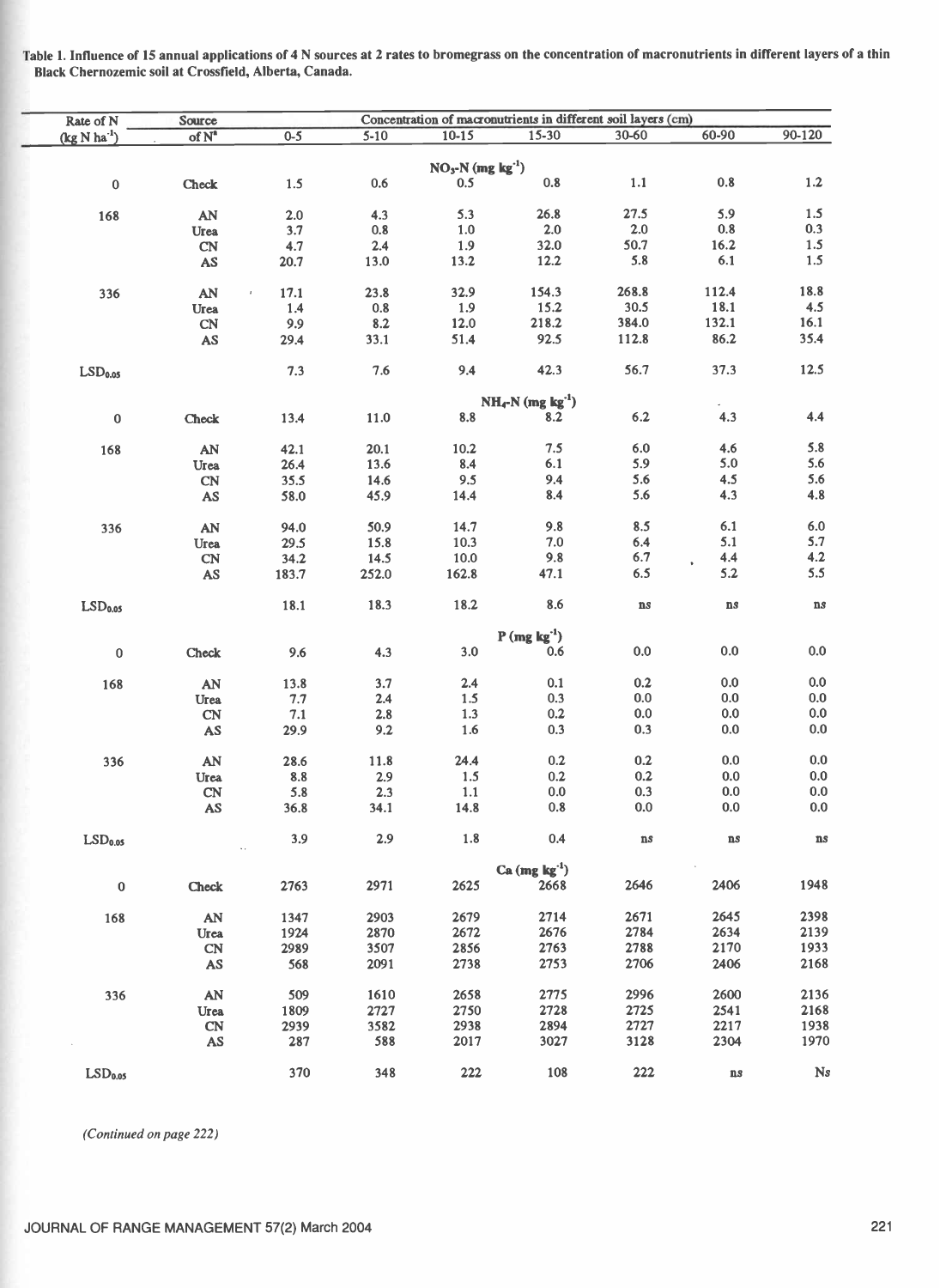| Rate of N                        | Source                 |         | Concentration of macronutrients in different soil layers (cm) |           |                             |           |               |               |  |
|----------------------------------|------------------------|---------|---------------------------------------------------------------|-----------|-----------------------------|-----------|---------------|---------------|--|
| $(kg N ha-1)$                    | $of N^*$               | $0 - 5$ | $5-10$                                                        | $10 - 15$ | $15 - 30$                   | $30 - 60$ | $60 - 90$     | 90-120        |  |
|                                  |                        |         |                                                               |           | $Mg$ (mg kg <sup>-1</sup> ) |           |               |               |  |
| $\bf{0}$                         | Check                  | 445     | 498                                                           | 571       | 594                         | 660       | 759           | 925           |  |
| 168                              | AN                     | 183     | 406                                                           | 540       | 543                         | 640       | 694           | 734           |  |
|                                  | Urea                   | 280     | 443                                                           | 569       | 550                         | 656       | 792           | 889           |  |
|                                  | <b>CN</b>              | 124     | 228                                                           | 388       | 593                         | 767       | 901           | 1041          |  |
|                                  | AS                     | 82      | 208                                                           | 367       | 552                         | 708       | 808           | 975           |  |
| 336                              | AN                     | 84      | 171                                                           | 384       | 520                         | 703       | 838           | 917           |  |
|                                  | Urea                   | 214     | 344                                                           | 480       | 549                         | 662       | 769           | 922           |  |
|                                  | CN                     | 72      | 84                                                            | 142       | 465                         | 860       | 974           | 1040          |  |
|                                  | AS                     | 58      | 61                                                            | 120       | 426                         | 924       | 977           | 1076          |  |
| LSD <sub>0.05</sub>              |                        | 27      | 34                                                            | 35        | 44                          | 138       | $\mathbf{ns}$ | ns            |  |
|                                  |                        |         |                                                               |           | $K$ (mg $kg^{-1}$ )         |           |               |               |  |
| $\pmb{0}$                        | Check                  | 476     | 323                                                           | 279       | 258                         | 234       | 184           | 172           |  |
| 168                              | AN                     | 272     | 198                                                           | 199       | 211                         | 245       | 175           | 165           |  |
|                                  | Urea                   | 244     | 182                                                           | 198       | 188                         | 217       | 176           | 176           |  |
|                                  | CN                     | 406     | 243                                                           | 202       | 188                         | 201       | 174           | 187           |  |
|                                  | <b>AS</b>              | 344     | 224                                                           | 177       | 183                         | 211       | 171           | 172           |  |
| 336                              | AN                     | 372     | 271                                                           | 229       | 194                         | 231       | 191           | 187           |  |
|                                  | Urea                   | 265     | 184                                                           | 189       | 205                         | 257       | 170           | 169           |  |
|                                  | <b>CN</b>              | 484     | 320                                                           | 222       | 181                         | 198       | 161           | 171           |  |
|                                  | $\mathbb{A}\mathbb{S}$ | 323     | 269                                                           | 231       | 213                         | 216       | 173           | 178           |  |
| LSD <sub>0.05</sub> <sup>b</sup> |                        | 50      | 39                                                            | 34        | 34                          | ns        | $\mathbf{n}s$ | $\mathbf{ns}$ |  |

'AN, CN and AS refer to ammonium nitrate, calcium nitrate and ammonium sulphate, respectively.

 $b$ The LSD<sub>0.05</sub> value is given when the F-test was significant and ns is given when the F-test was not significant.

any soil layer and no fertilizer influenced the P concentration in the soil below the 15 cm depth. Increased P concentration in the soil was related to greater soil acidification by ammonium sulphate and ammonium nitrate relative to the other fertilizers (Malhi et al. 2000). Harapiak et al. (1992) reported strong negative correlation between the soil pH and soil P concentration, at the same site in a different experiment.

Unlike  $NO_3-N$ ,  $NH_4-N$  and P, the concentration of extractable Ca was reduced in the 0-5 cm layer by ammonium nitrate, urea and ammonium sulphate at both N rates, in the 5–10 cm layer by ammonium sulphate at both N rates and ammonium nitrate at 336 kg N ha<sup>-1</sup>, and in the  $10-15$ cm layer by ammonium sulphate at 336 kg N ha'. Another noticeable effect of ammonium nitrate and ammonium sulphate applications was a higher Ca concentration than the check treatment at 336  $kg \text{ N}$  ha<sup>-1</sup> with ammonium sulphate in the  $15 - 30$  and  $30 - 60$  cm layers and with ammonium nitrate in the 30-60 cm layer. With an increase in the N rate from 168 to 336 kg N ha<sup>-1</sup>, the concentration of extractable Ca declined in the  $0-5$  and 5-10 cm layers with ammonium nitrate and the  $5-10$  and  $10-15$  cm layers with

ammonium sulphate. However, it was increased in the 30–60 cm layer with ammonium nitrate, in the 15-30 cm layer with calcium nitrate and in the 15–30 and 30 -60 cm layers with ammonium sulphate. It appears that ammonium nitrate and ammonium sulphate displaced Ca from the shallower soil layers, which accumulated in the deeper soil layers. Application of calcium nitrate (which contains Ca) on the other hand significantly increased the Ca concentration in the 5-10 and 10-15 cm layers at both N rates, and in the  $15-30$  cm layer at 336 kg N ha<sup>-1</sup>.

The concentration of extractable Mg was markedly decreased by all of the N treatments in the 0-5 and 5-10 cm layers, by all N fertilizers at  $336$  kg N ha<sup>-1</sup> and by calcium nitrate and ammonium sulphate at 168 kg N ha<sup>-1</sup> in the 10–15 cm layer, and by all N treatments except calcium nitrate at  $168$  kg N ha<sup>-1</sup> in the  $15-30$  cm layer. On the other hand, calcium nitrate and ammonium sulphate at  $336$  kg N ha<sup>-1</sup> significantly increased the Mg concentration in the 30 -60 cm layer. When the N rate was increased from 168 to 336 kg N ha<sup>-1</sup>, the concentration of extractable Mg declined in the top 15 cm of the soil with AN and urea, and in the top 30 cm of the soil with calcium nitrate and ammonium sulphate, while a significant increase in the Mg concentration was observed in the 30 -60 cm layer with ammonium sulphate. The Mg concentration in the soil below the 60 cm depth did not show any response to the N treatments.

The concentration of extractable K in the top 30 cm of the soil, except for the top 10 cm of the soil with calcium nitrate at 336 kg  $N$  ha<sup>-1</sup>, was significantly reduced by all N treatments. But with a change in the N rate from 168 to 336 kg N ha<sup>-1</sup>, the concentration of extractable K was significantly increased in the top 10 cm of the soil by ammonium nitrate and calcium nitrate as well as in the  $5-10$  and  $10-15$ cm layer by ammonium sulphate. The K concentration in the deeper soil layers did not respond to any of the N treatments.

At both 168 and 336 kg N ha<sup>-1</sup> rates, increased  $NO_3$ -N,  $NH_4$ -N and P concentrations in the surface soil suggested greater potential for their loss through surface water runoff, denitrification and ammonia volatilization, while accumulation of  $NO_3$ -N in the deeper soil layers increased the potential for its leaching to groundwater. The trend towards decreased Ca, Mg and K concentrations in the shallower soil associated with most N treatments was considered to be the direct result of a greater uptake of these elements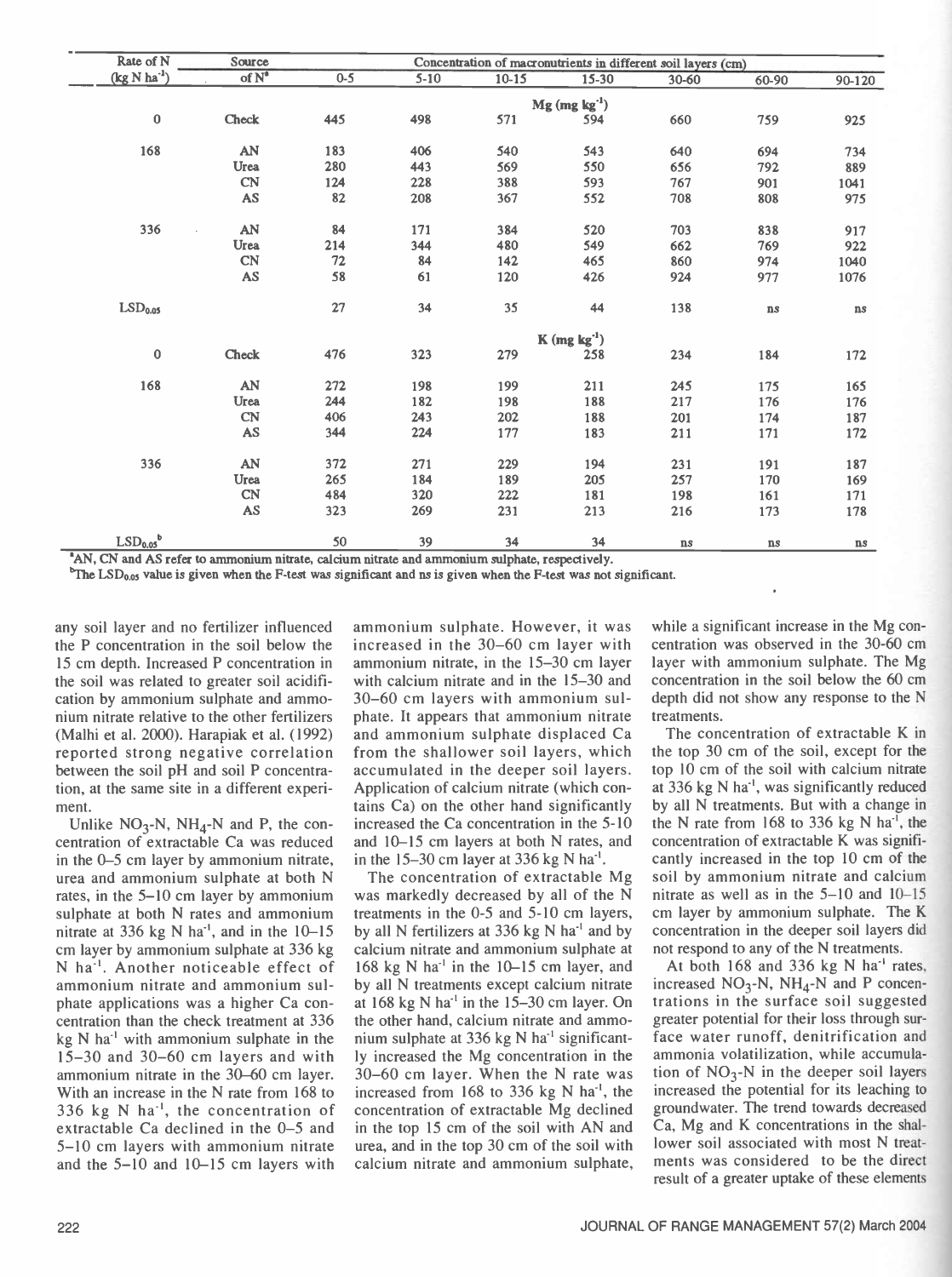in higher yielding bromegrass hay as a result of fertilization with N. The increased concentration of Ca in these soil layers associated with the application of calcium nitrate occurred due to the fact that Ca addition was taking place But, an increased concentration of Ca and/or Mg in the deeper soil with some ammonium sulphate and calcium nitrate treatments indicated their displacement by these treatments from shallower to deeper soil layers.

Fertilizer type effects. There was a greater  $NO<sub>3</sub>-N$  concentration in the 0-5, 5-10, 10-15 and 90-120 cm layers resulting from ammonium sulphate application, and in the 15-30, 30-60 and 60-90 cm layers from calcium nitrate application compared to the other N fertilizers (Table 1). Urea treatments at both N rates had lesser  $NO<sub>3</sub>-N$  concentrations in all soil layers as compared to the other N fertilizer treatments. Also, there was a maximum accumulation of  $NO<sub>3</sub>-N$  concentration in the 15-30, 30-60, and 60-90 cm layers with nitrate (calcium nitrate), followed by nitrate ammonium mixed (ammonium nitrate) and ammonium (urea and ammonium sulphate) fertilizers in decreasing order. With 336 kg  $N$  ha<sup>-1</sup> for example, the  $NO<sub>3</sub>$ -N concentration in the 30–60 cm layer was 384.0, 268.0, 112.8 and 30.5 mg  $kg<sup>-1</sup>$  for calcium nitrate, ammonium nitrate, ammonium sulphate and urea, respectively. Similarly, the maximum increase in  $NO<sub>3</sub>$ -N concentration due to a change in the N rate from 168 to 336 kg N ha<sup>-1</sup> was 28.3, 107.0, 241.3 and 333.3 mg kg<sup>-1</sup> for urea, ammonium sulphate, ammonium nitrate and calcium nitrate, respectively. These data show greater  $NO<sub>3</sub>$ -N accumulation in the soil with nitrate -based than ammonium -based N fertilizers, especially at higher N rates. The lower  $NO<sub>3</sub>$ -N concentration with urea than with the other ammonium -based fertilizer (ammonium sulphate) was probably due to higher ammonia volatilization losses to which urea is more susceptible when it is surface applied (Fen and Hossener 1985).

Greater  $NH_4$ -N concentration in the top 30 cm of the soil was observed with ammonium sulphate relative to the other fertilizers, except for the 15-30 cm layer at  $168 \text{ kg}$  N ha<sup>-1</sup> (Table 1). On the other hand, mostly urea and sometime calcium nitrate showed a minimum  $NH<sub>A</sub>$ -N concentration in the top 30 cm of the soil. The greater accumulation of  $NH<sub>4</sub>$ -N with ammonium sulphate than with the other fertilizers was associated with its reduced nitrification due to lower soil pH (Malhi et al. 1991, 2000).

Significantly more extractable P was observed with ammonium sulphate than that with other N fertilizers in the 0-5 and 5–10 cm layers at both N application rates, and in the  $10-15$  and  $15-30$  cm layers at 336 kg N ha<sup>-1</sup>. The concentration of extractable P in the top 15 cm of the soil was usually lower with urea and calcium nitrate than with ammonium nitrate or ammonium sulphate. The differences induced by the fertilizer type in the soil P concentration were attributed to the decrease in soil pH, i.e., higher P concentrations associated with a lower pH.

Unlike the concentration of  $NO<sub>3</sub>-N$ ,  $NH<sub>4</sub>$ -N and P, the ammonium sulphate treatments had the lowest concentration of extractable Ca in the top 10 cm of the soil at both N rates, and in the 10-15 cm layer

at 336 kg N ha<sup>-1</sup>. At both N rates in the 0-5 cm and at 336 kg N ha<sup>-1</sup> in the  $5-10$  cm layer, ammonium nitrate also reduced the Ca concentration compared to urea and calcium nitrate. The calcium nitrate resulted in significantly higher Ca concentration in the top 10 cm of the soil than the other fertilizers at both rates, in the  $10-15$  cm layer compared to ammonium nitrate and ammonium sulphate at 336 kg N ha<sup>-1</sup>, and in the 15–30 cm layer relative to ammonium nitrate and urea at 336 kg N ha<sup>-1</sup>. The application of ammonium sulphate at 336 kg N ha-1, however, had a higher Ca concentration in the 15–30 cm layer compared to all other fertilizers and in the 30 -60 cm layer compared to calcium nitrate and urea. A higher concentration of Ca in the shallow soil layers with calcium nitrate than with the other fertilizers was considered to be due to Ca additions associated with the calcium nitrate applications, while more accumulation of Ca in some deeper soil layers with ammonium sulphate was probably associated with soil acidity induced displacement and the subsequent downward movement of Ca from shallower to deeper soil layers.

The concentration of extractable Mg was the lowest with ammonium sulphate in the top 15 cm soil at both N rates and in the  $15-30$  cm layer at 336 kg N ha<sup>-1</sup>. The concentration of Mg with urea was significantly higher and much greater than that detected in the calcium nitrate and ammonium sulphate treatments in the top 15 cm of the soil at both N rates, and in the  $15 - 30$  cm layer at 336 kg N ha<sup>-1</sup>. Similarly, application of ammonium nitrate also tended to result in higher Mg

Table 2. Influence of 15 annual applications of 4 N sources at 2 rates on the concentration of macronutrients in bromegrass hay on a thin Black Chernozemic soil Crossfield, Alberta, Canada.

| Rate of N           | Source of $N^a$ | Concentration of macronutrients in hay |     |            |     |        |      |             |  |
|---------------------|-----------------|----------------------------------------|-----|------------|-----|--------|------|-------------|--|
|                     |                 | N                                      | P   | S          | Ca  | Mg     | K    | Ca/Mg ratio |  |
| $(kg N ha-1)$       |                 |                                        |     | $(g kg-1)$ |     | $\sim$ |      |             |  |
| $\mathbf{0}$        | Check           | 10.6                                   | 1.0 | 1.40       | 3.5 | 1.24   | 12.7 | 2.82        |  |
| 168                 | AN              | 13.0                                   | 0.8 | 1.34       | 2.6 | 1.02   | 11.8 | 2.55        |  |
|                     | Urea            | 12.2                                   | 0.8 | 1.35       | 3.0 | 1.10   | 12.1 | 2.73        |  |
|                     | <b>CN</b>       | 14.7                                   | 0.9 | 1.56       | 3.2 | 1.16   | 12.7 | 2.76        |  |
|                     | <b>AS</b>       | 14.2                                   | 0.9 | 2.59       | 3.1 | 0.95   | 13.1 | 3.26        |  |
| 336                 | AN              | 15.4                                   | 0.9 | 1.36       | 2.7 | 1.02   | 12.4 | 2.65        |  |
|                     | Urea            | 13.6                                   | 0.8 | 1.30       | 2.9 | 1.10   | 12.5 | 2.64        |  |
|                     | CN              | 14.9                                   | 0.8 | 1.44       | 2.9 | 1.03   | 13.3 | 2.82        |  |
|                     | AS              | 15.7                                   | 0.8 | 2.29       | 2.9 | 0.89   | 11.8 | 3.26        |  |
| LSD <sub>0.05</sub> |                 | 1.4                                    | 0.1 | 2.14       | 0.3 | 0.10   | 0.9  |             |  |

'AN, CN and AS refer to ammonium nitrate, calcium nitrate and ammonium sulphate, respectively.

<sup>b</sup>The LSD<sub>0.05</sub> value is given when the F-test was significant and ns is given when the F-test was not significant.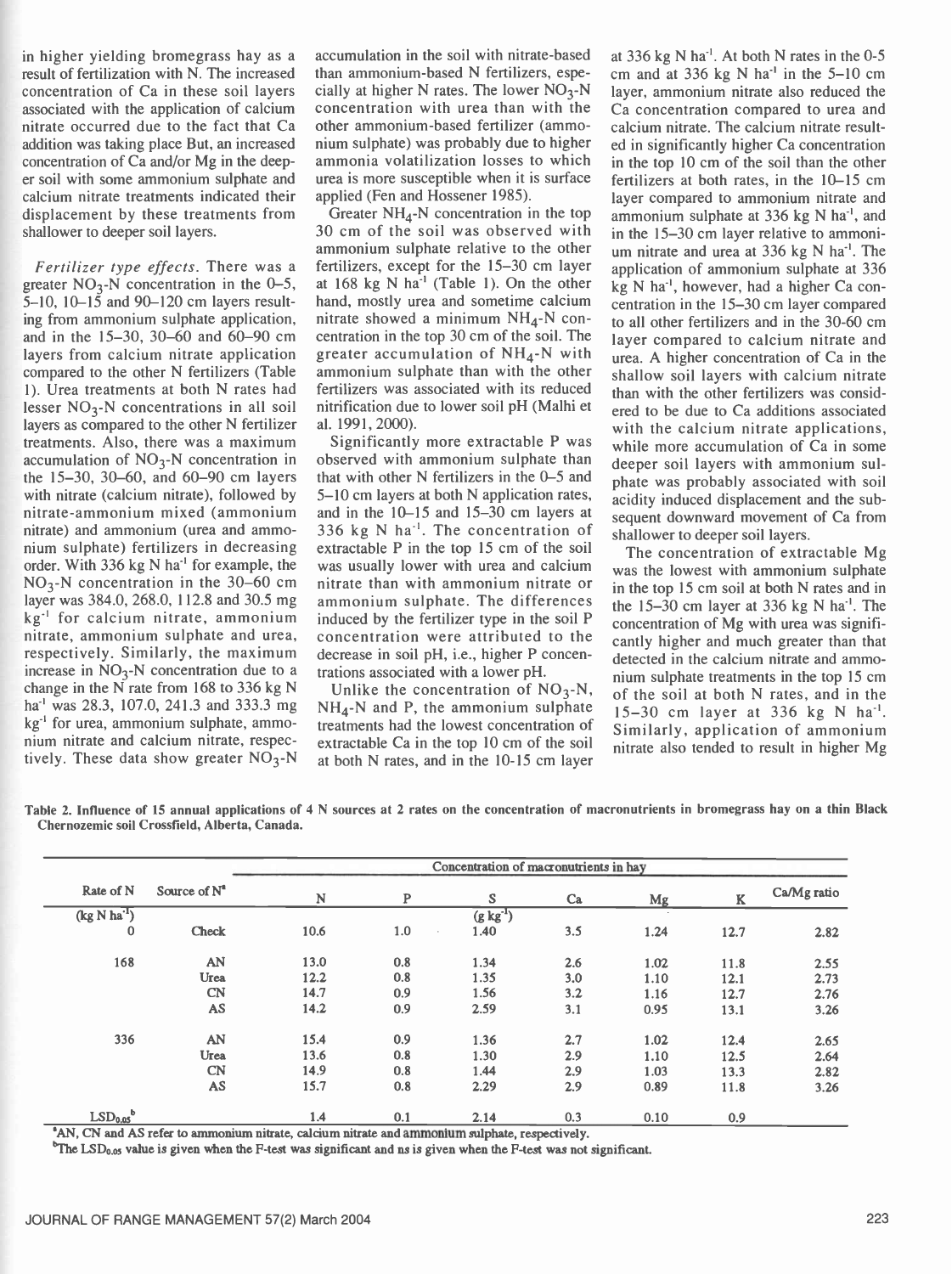concentrations in the top 15 cm of the soil than calcium nitrate and ammonium sulphate. In the 30–60 cm layer, however, ammonium sulphate and calcium nitrate showed a significantly higher Mg concentration than the other N treatments at 336 kg N ha'. This trend of lower concentration of Ca and Mg in the upper layers of soil and higher values in deeper layers indicated their greater downward movement by ammonium sulphate relative to the other fertilizers. Minimum K concentrations were usually observed with urea in the top 15 cm of the soil, while maximum levels of K concentration in the top 10 cm of the soil were observed with calcium nitrate at both rates of N application.

The changes in the concentration of the various macronutrients were often related to soil pH that were associated with the chemical form of N fertilizer being applied, as well as the addition of Ca contained in the calcium nitrate fertilizer.

#### Macronutrients in Bromegrass Hay

All the fertilizer treatments significantly increased the total N concentration in bromegrass hay (Table 2). A portion of the increase in N concentration due to N fertilization may have been from inorganic N, as  $NO<sub>3</sub>-N$  has been observed to accumulate as a result of N fertilization by other researchers (Malhi et al. 1986, Penney et al. 1990). The concentration of total P, Ca and Mg (except for the case of Mg with calcium nitrate at  $168$  kg N ha<sup>-1</sup>) were significantly reduced by all the N treatments. As expected, the concentration of total S in hay was significantly increased by the application of ammonium sulphate compared to the check treatment. None of the other fertilizers caused any noticeable change in the S concentration of the hay. The K concentration did not show any consistent effects of N addition. The decline of P, Ca and Mg concentrations due to N application was apparently the result of the dilution of these nutrients in greater amount of hay produced under fertilized conditions (Malhi et al. 1992). No change in the concentration of K was observed as a result of fertilizer N application. This suggests that there were sufficient K reserves present in soil for uptake by bromegrass hay at the elevated yields achieved in response to both of the N rates used in the study.

Increasing the ammonium nitrate, urea and ammonium sulfate rates from 168 kg N ha<sup>-1</sup> to 336 kg N ha<sup>-1</sup> significantly increased the total N concentration, but the increase for the calcium nitrate treatments was not significant. The concentration of the other elements was not consistently affected by the N rate.

Amongst the four N sources, the maximum total N concentration occurred with calcium nitrate at  $168$  kg N ha<sup>-1</sup> and with ammonium sulphate at 336 kg N ha' whereas minimum values for total N concentration were observed with urea at both N rates. The concentration of total S in the hay was increased by the ammonium sulphate application, which resulted in significantly greater values than the other N fertilizer types. There was no consistent effect of fertilizer type on the P, Ca, Mg or K concentrations. The lack of differences in concentration of various macronutrients with source of N fertilizer was probably due to the fact that the level of N supply compared to the N requirements of bromegrass hay was more than enough at both rates of N application.

The Ca/Mg ratio was observed to increase with application of ammonium sulphate and to decline with application of ammonium nitrate, urea and calcium nitrate. Hypomagnesemia (grass tetany or staggers disease) may occur in animals fed on forage with Mg levels lower than 0.18 to 0.20% (Kemp et al. 1961, Grunes et al. 1970, Molloy 1971). Feeding high levels of Ca to animals increases Mg requirement or impairs Mg utilization (Nugara and Edwards 1961), which in turn can cause grass tetany in animals. In this experiment, Mg concentrations of all bromgrass hay samples were below normal, and application of N fertilizer further reduced the concentration of Mg in forage. The results of below normal Mg concentration and increase in Ca/Mg ratios in forage in some N fertilizer treatments in the present study suggest insufficient Mg in forage and the potential for tetany disease in animals.

# **Conclusions**

The four N fertilizers (ammonium nitrate, urea, calcium nitrate and ammonium sulphate) applied annually for 15 years increased the concentrations of  $NO<sub>3</sub>$ -N and  $NH<sub>4</sub>-N$  but decreased the concentrations of extractable Ca, Mg and K in the surface soil. Increasing the N rate from 168 to 336 kg N ha' intensified the impact of the N effects on the concentration of macronutrients in soil for some of the treatments. In general, ammonium sulphate resulted in maximum changes and urea caused minimum changes in chemical soil properties. The nitrate -based fertilizers caused more accumulation of  $NO<sub>3</sub>-N$ 

in the deeper soil layers than the ammonium -based fertilizers. In bromegrass hay, the total N concentration was increased due to the addition of N, but the concentration of other elements, except K, declined due to the dilution effect of the extra hay yield which resulted with the application of N fertilizer. Increasing the N rate from 168 to 336 kg N ha<sup>-1</sup> further elevated the total N concentration in hay but had no effect on the concentration of other elements. The total N concentration in hay tended to be greater with ammonium sulphate, ammonium nitrate and calcium nitrate than urea.

In summary, the source and rate of N affected the concentrations of  $NO<sub>3</sub>-N$ ,  $NH<sub>4</sub>-$ N, P, Ca, Mg and K in the soil but only the total N and S concentrations in bromegrass hay. Very high levels of  $NO<sub>3</sub>-N$  in deeper soil layers, plus  $NO_3-N$ ,  $NH_4-N$  and P in the shallower soil layers as a result of fertilizer N application clearly indicate a potential for environmental pollution problems to arise in similar situations.

## References

- Adams, S.N. 1984. Some effects of lime, nitrogen and soluble and insoluble phosphate on the yield and mineral composition of established grassland. J. Agr. Sci. Camb. 102:  $219 - 226$ .
- Campbell, C.A., A.J. Leyshon, H. Ukrainetz, and R.P. Zentner. 1986. Time of application and source of nitrogen fertilizer on yield, quality, nitrogen recovery and net returns for dryland forage grasses. Can. J. Plant Sci. 66:915 -931.
- Fen, L.B. and L.R. Hossener. 1985. Ammonia volatilization from ammonium and ammonium- forming nitrogen fertilizers. Adv. Soil Sci. 1:123-169.
- Grunes, D.L., P.R. Stout, and J.R. Brownell. 1970. Grass tetany in ruminants. Adv. Agron. 22:331 -374.
- Hoyt, P.B. and A.M. Hennig. 1982. Soil acidification by fertilizers and longevity of lime applications in the Peace River region. Can. J. Soil Sci. 62:155-163.
- Harapiak, J.T., S.S. Malhi, M. Nyborg, and N.A. Flore. 1992. Soil chemical properties after long-term nitrogen fertilization of bromegrass: Source and time of application. Commun. Soil. Sci. Plant Anal. 23:85-100.
- Kemp, A., W.B. Deijs, O.J. Hemkes, and A.J.H. VanEs. 1961. Hypomagnesemia in milking cows: Intake and utilization of magnesium from herbage by lactating cows. Neth. J. Agric. Sci. 9:134-149.
- Mahler, R.L. and R.W. Harder. 1984. The influence of tillage methods, cropping sequence, and N rates on the acidification of a northern Idaho soil. Soil Sci. 37:52-60.
- Malhi, S.S., D.K. McBeath, and V.S. Baron. 1986. Effect of N application on yield and quality of bromegrass hay in central Alberta. Can. J. Plant Sci. 66:609-616.